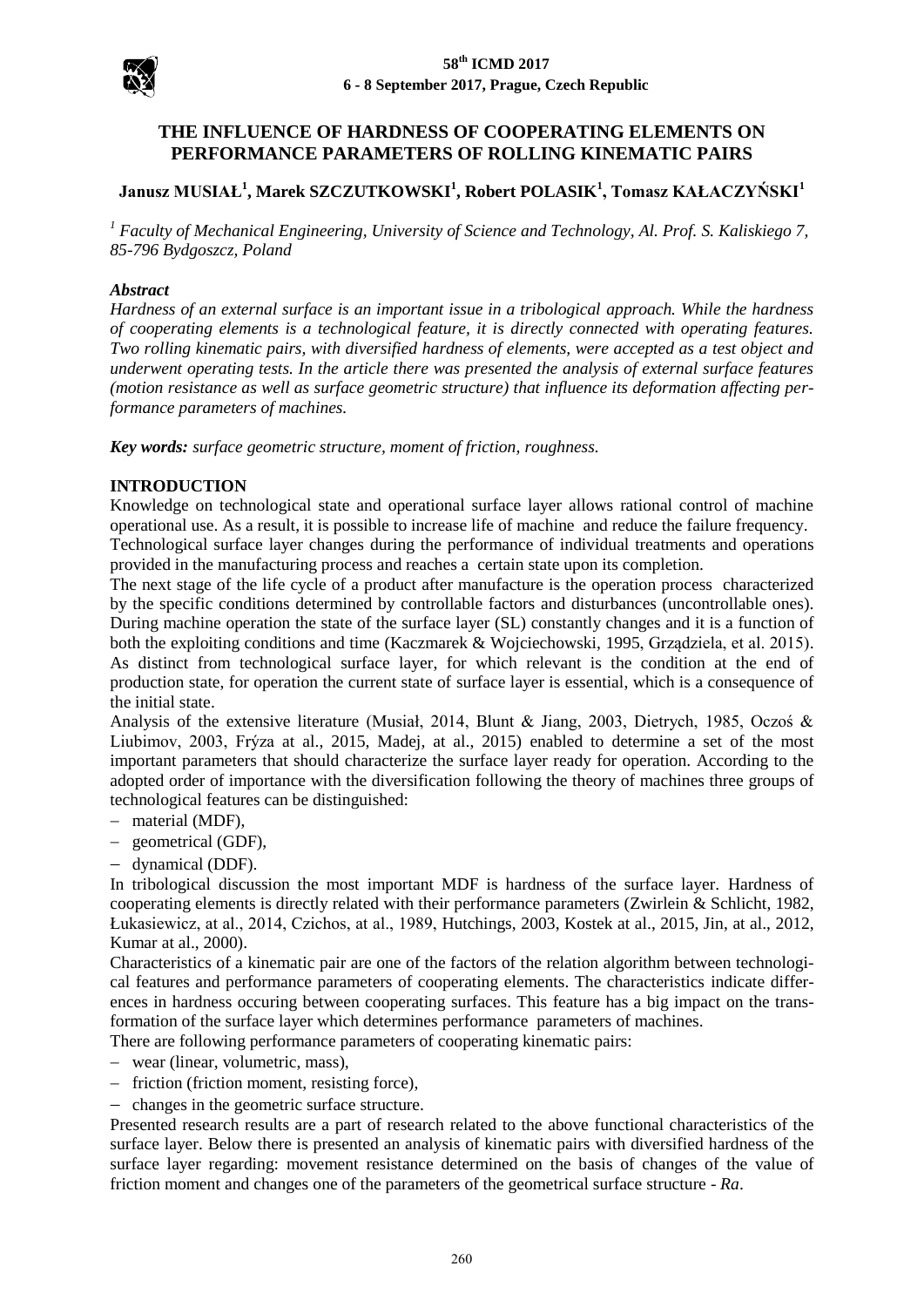

### **MATERIALS AND METHODS**

Cylindrical roller bearings were the research object. Due to the nature of the load, kinematics of bearing components and the essence of operation of such kinematic pairs in real conditions, major changes appear on the inner ring and therefore during the studies there were observed changes taking place in those surfaces. Races of rolling bearings and rolling elements are made primarily from carbon-chromium steel which is normally subjected to heat treatment. As a result the material is hardened in the range of 55 to 65 HRC. Due to the widespread use of this type of steel in cylindrical rolling bearings specimens made of bearing steel with the designation 100Cr6 with a hardness of 55 HRC were accepted for tests while counter - specimens were made of the same steel but with hardness of 58 HRC - it was a one kinematic pair (with a small difference in hardness). The second kinematic pair (with a large difference in hardness) was the combination of the specimen of aluminum alloy EN AW-6082, and counter specimen the same as in the first combination. The chemical composition of materials used for tests was examined and shown in Tables 1 and 2. Testing of chemical composition were performed with a usage of the spectrometer made by SPECTRO, the SpectroMaxF model.

|  |  |  |  |  |  | Tab. 1 The chemical composition of 100Cr6 steel (1.3505) |  |
|--|--|--|--|--|--|----------------------------------------------------------|--|
|--|--|--|--|--|--|----------------------------------------------------------|--|

| Si                 | Mφ          | Mn    | Fe      | ∪r          | Zn         | m          | ∪u        |  |
|--------------------|-------------|-------|---------|-------------|------------|------------|-----------|--|
| investigated       |             |       |         |             |            |            |           |  |
|                    | 1,03        | 0.91  | 0.42    | $_{0,21}$   | 0,15       | 0,07       | 0,08      |  |
| <b>PN-EN 573-3</b> |             |       |         |             |            |            |           |  |
| $_{\rm 0,7}$       | $0.6 - 1.2$ | 0.4–1 | ≤ $0.5$ | $\leq 0.25$ | $\leq 0.2$ | $\leq 0.1$ | $\leq 0,$ |  |

**Tab. 2** The chemical composition of EN AW-6082 aluminum alloy (3.2315)

| Si                 | Mε        | Mn        | Fe         | Сr          | Zn            | m          | Uи         |  |
|--------------------|-----------|-----------|------------|-------------|---------------|------------|------------|--|
| investigated       |           |           |            |             |               |            |            |  |
| 1.14               | 1.03      | 0.91      | 0.42       | 0.21        | <u>v. i J</u> | 0,07       | 0.08       |  |
| <b>PN-EN 573-3</b> |           |           |            |             |               |            |            |  |
| 1.3<br>υ.          | $0,6-1,2$ | $0.4 - 1$ | $\leq 0.5$ | $\leq 0.25$ | $\leq 0.2$    | $\leq 0.1$ | $\leq 0.1$ |  |

Operational tests were carried out with the use of the wear testing machine AMSLER 135. The rotational speed of the specimen was constant at 250 rev / min, the counter - specimen also rotated at a constant speed with a value causing slippage (sliding-rolling motion). In order to accelerate the process of wear, lubrication of combinations was made at the beginning of the test after precise cleaning of specimens and counter specimens using extraction naphtha. On such prepared surfaces there were applied and distributed 3 drops of paraffin. During research environmental conditions were controlled (temperature and relative humidity) in order not to influence the test results.

There were following variable parameters during the operational research:

- parameter describing the geometrical structure of the surface after turning:  $Ra_T$  [ $\mu$ m],
- $-$  load:  $P$  [N],
- time of test:  $\tau$ [s].

 In the experimental research there was used the Hartley PS/DS study plan (static, determined and multi-section one) – P: Ha 3(hK) (Górecka, 1995).

Central point of the plan had coordinates as follows:

- for combinations of aluminum-steel:  $Ra_T = 4.08 \text{ µm}, P = 1128 \text{ N}, \tau = 18000 \text{ s}$ ,
- for combinations of steel-steel:  $Ra_T = 1.98 \, \mu \text{m}$ ,  $P = 1128 \, \text{N}$ ,  $\tau = 18000 \, \text{s}$ .

 The range and values of the load and the operating time of the combination were established on the basis of preliminary tests while the roughness was determined on the basis of the author's research results of the technological surface layer.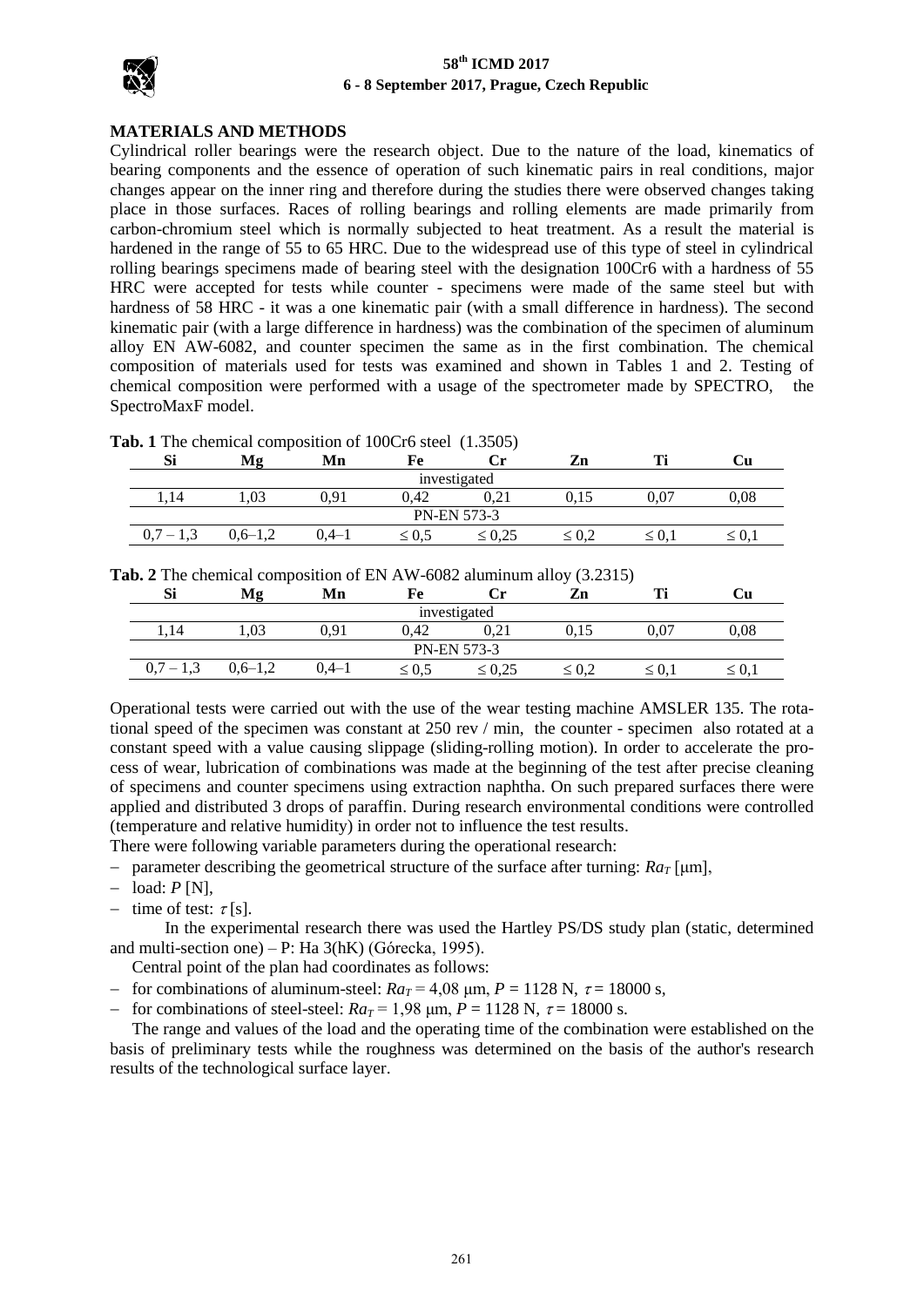

#### **RESULTS AND DISCUSSION**

Motion resistance expressed by the moment of friction is the main operating feature of rolling kinematic pairs. Dependance of the  $M_t$  moment on time  $\tau$ , load *P* and roughness  $Ra_T$  of the tested tribological node of the combination aluminum- steel is shown in Fig. 1 and for steel- steel in Fig. 2.

On the base of on the figures it can be stated that in both cases the load influences friction the most in the examined nodes. Greater gradient of changes is characterized within a pair of steel - steel. Also, the analyzed values of moments of friction were twice bigger in that combination.



**Fig. 1** Relationship chart of the friction moment  $M_t$  of the alloy aluminum-steel cooperating pair to: a) time  $\tau$  and load *P*, b) load *P* and roughness  $Ra_{\tau}$ 



Fig. 2 Relationship chart of the friction moment  $M_t$  of the alloy steel-steel cooperating pair to: a) time  $\tau$  and load *P*, b) load *P* and roughness  $Ra_T$ 

The observed changes were described mathematically by the power function. Regression coefficients necessary in mathematical description of changes of the friction moment for the pair aluminium-steel are presented in Table 3. The rest of mathematical relationships were based on the observed regression coefficients.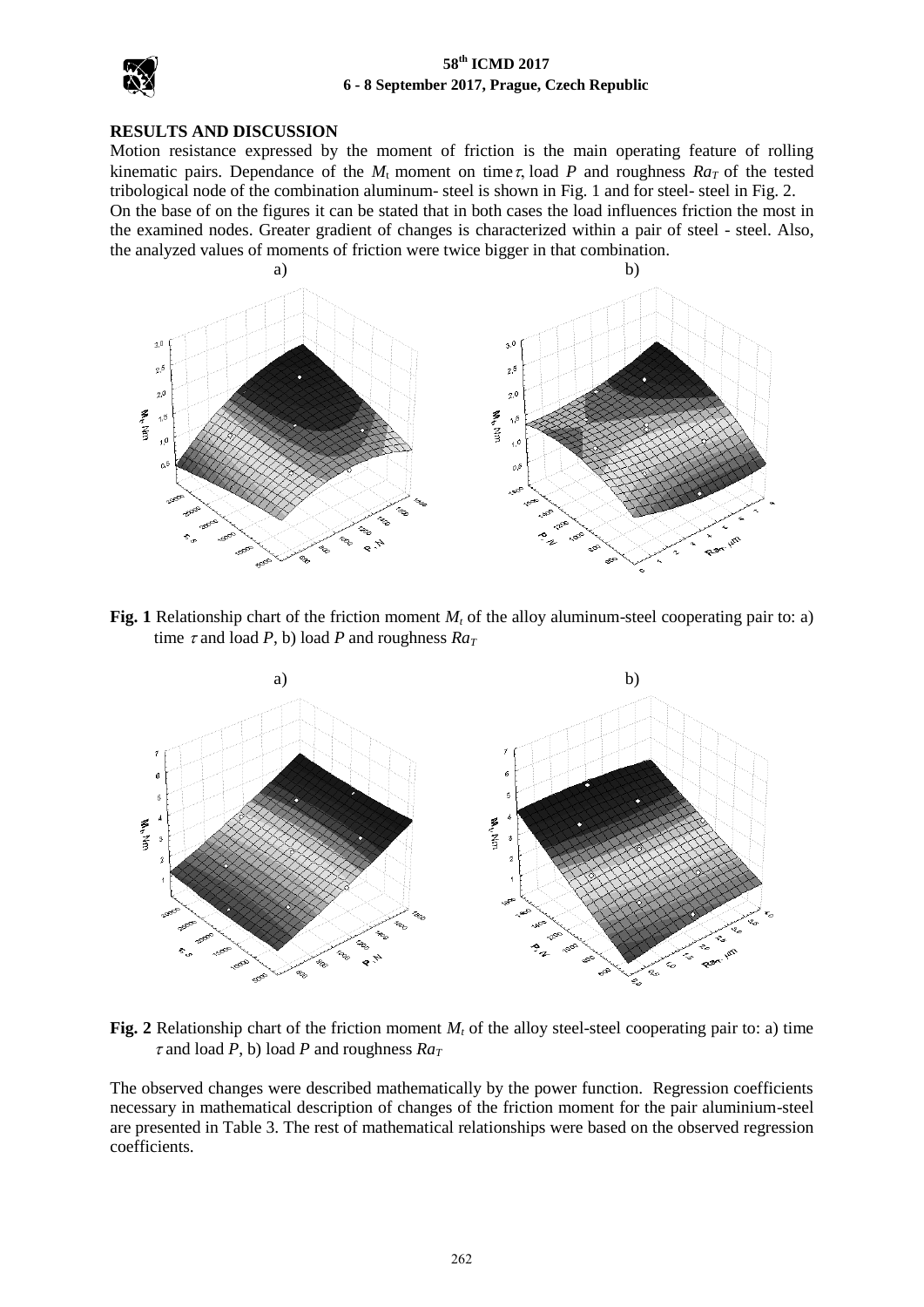

**Tab. 3** Regression coefficients and their statistical significance  $M_t = f (Ra_T, P, \tau)$  for the kinematic pair aluminium-steel

|         | $\mathbf{b_{0}}$ | $\mathbf{b}_1$ | b <sub>2</sub> | $\mathbf{b}_3$ |
|---------|------------------|----------------|----------------|----------------|
|         |                  | $(Ra_T)$       | (P)            | $\tau$         |
| b,      | 0.0164           | 0,0129         | 0.5492         | 0,0519         |
| t-Stat  | –4,1807          | 0,1807         | 5,1102         | 0,8285         |
| p-value | 0,0041           | 0,8617         | 0,0014         | 0,4347         |

Mathematical relationship taking into account data from Table 3 is defined as:

$$
M_t = 0.0164 \cdot Ra_T^{0.0129} \cdot P^{0.5492} \cdot \tau^{0.0519}
$$
 (1)

Wheareas for the pair steel – steel is expressed by the formula:

$$
M_t = 0.0029 \cdot Ra_T^{-0.0394} \cdot P^{0.9733} \cdot \tau^{-0.0056}
$$
 (2)

The surface roughness during operation *RaE* was the second of the analyzed parameters. Graph interpretation of variability of the factor for various combinations is shown in Figures 3 and 4.



**Fig. 3** Relationship chart of of roughness *Ra*<sup>*E*</sup> of the alloy aluminum-steel cooperating pair to: a) time  $\tau$  and load *P*, b) load *P* and roughness  $Ra_T$ 



**Fig. 4** Relationship chart of roughness  $Ra_E$  of the alloy steel-steel cooperating pair to: a) time  $\tau$  and load *P*, b) load *P* and roughness  $Ra_T$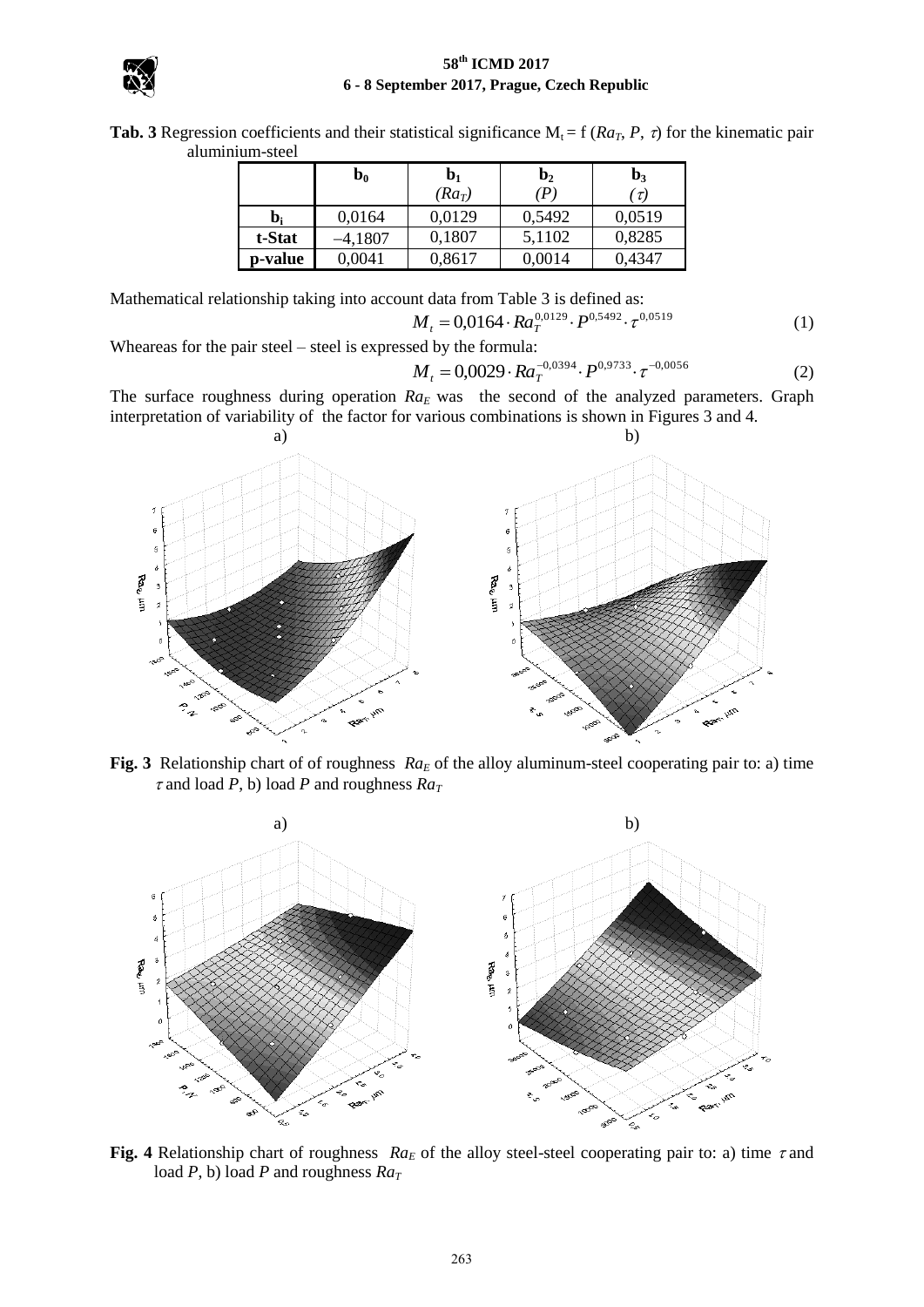

On the basis of Figure 4 it should be noted that when the load was increasing the value of the parameter *Ra<sup>E</sup>* was decreasing which is a result of flattening of surface vertices of the specimen made of aluminum alloy - Figure 5.



**Fig. 5.** Example of the surface roughness profile of the specimen EN AW-6082

The lower influence of the load was observed in the combination with similar hardness (steel-steel) where there was only a slight rounding of vertices of the tested surfaces – Figure 6.



**Fig. 6** Example of the surface roughness profile of the specimen 100Cr6

Mathematical description of surface roughness changes for the pair aluminium – steel is defined as (3):

$$
Ra_E = 1473285 \cdot Ra_T^{1,0929} \cdot P^{-1,7509} \cdot \tau^{-0,3948} \tag{3}
$$

The detailed form of equation of changes of the  $Ra_E$  parameters of the pair steel – steel is presented below  $(4)$ :

$$
Ra_E = 0.8931 \cdot Ra_T^{0.9052} \cdot P^{0.1525} \cdot \tau^{-0.0883}
$$
 (4)

### **CONCLUSIONS**

The difference in hardness of cooperating elements has significant impact on performance parameters of kinematic pairs. Larger values of the moment of friction are present in the combination with similar hardness of elements which is mainly caused by the load. The load also determines changes in the combination with a large difference in surface hardness.

Comparing the surface roughness in the studied pairs the different nature of changes has to be noted. Along with the duration of tests the  $Ra_E$  value decreases for aluminum – steel specimens and increases for steel-steel specimens in the testing range.

Proper selection of the hardness of cooperating surfaces has impact on the lifespan and the failure rate of machines.

In order to verify research results, especially in order to apply them in practice, the authors consider to perform a set of tests in conditions of an accredited test laboratory on the base of their own experience (Szczutkowski, 2012, 2015)